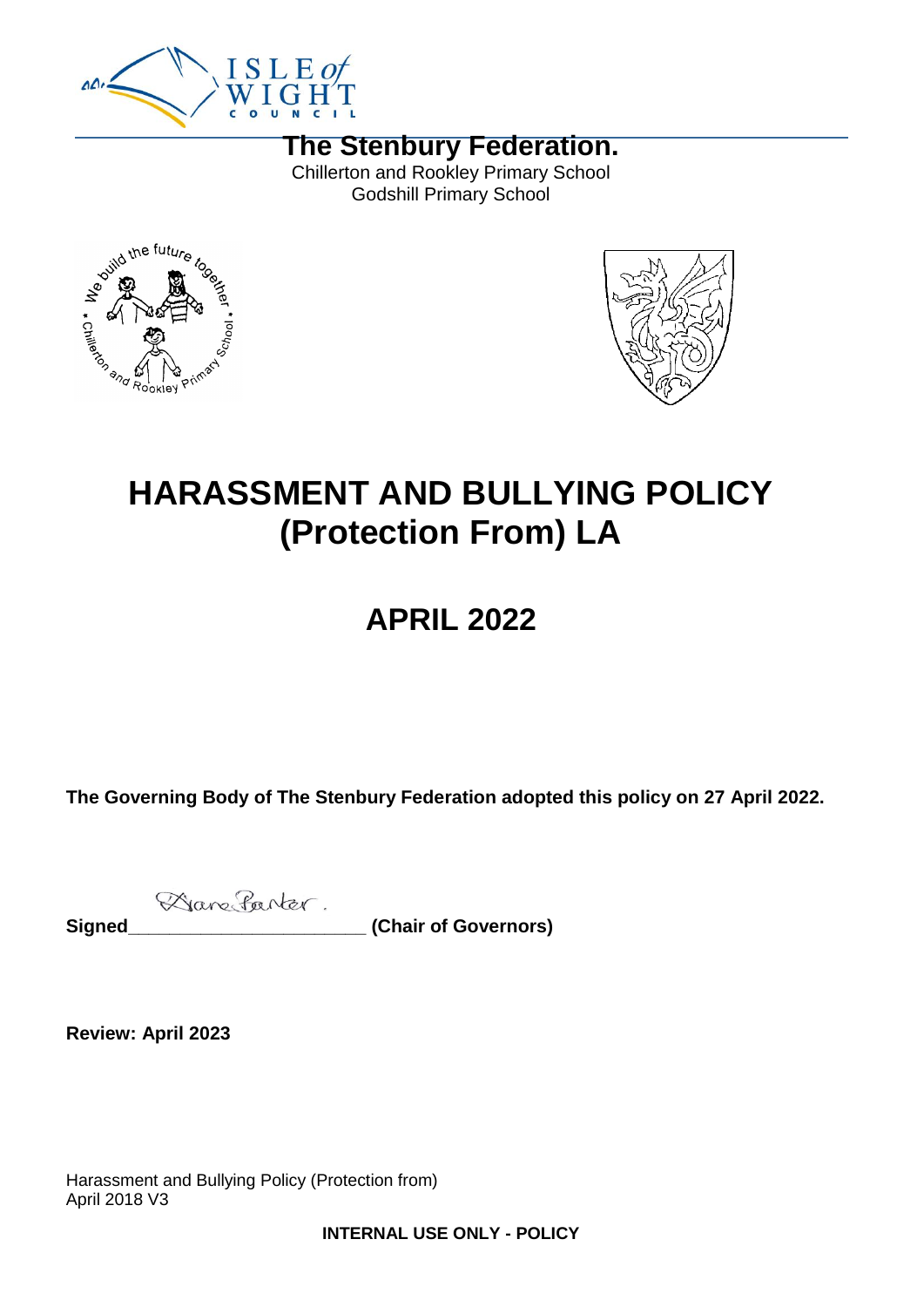

# **Isle of Wight Council HARASSMENT AND BULLYING POLICY (PROTECTION FROM) April 2018**

Harassment and Bullying Policy (Protection from) April 2018 V3

Page 2 of 19 **INTERNAL USE ONLY - POLICY**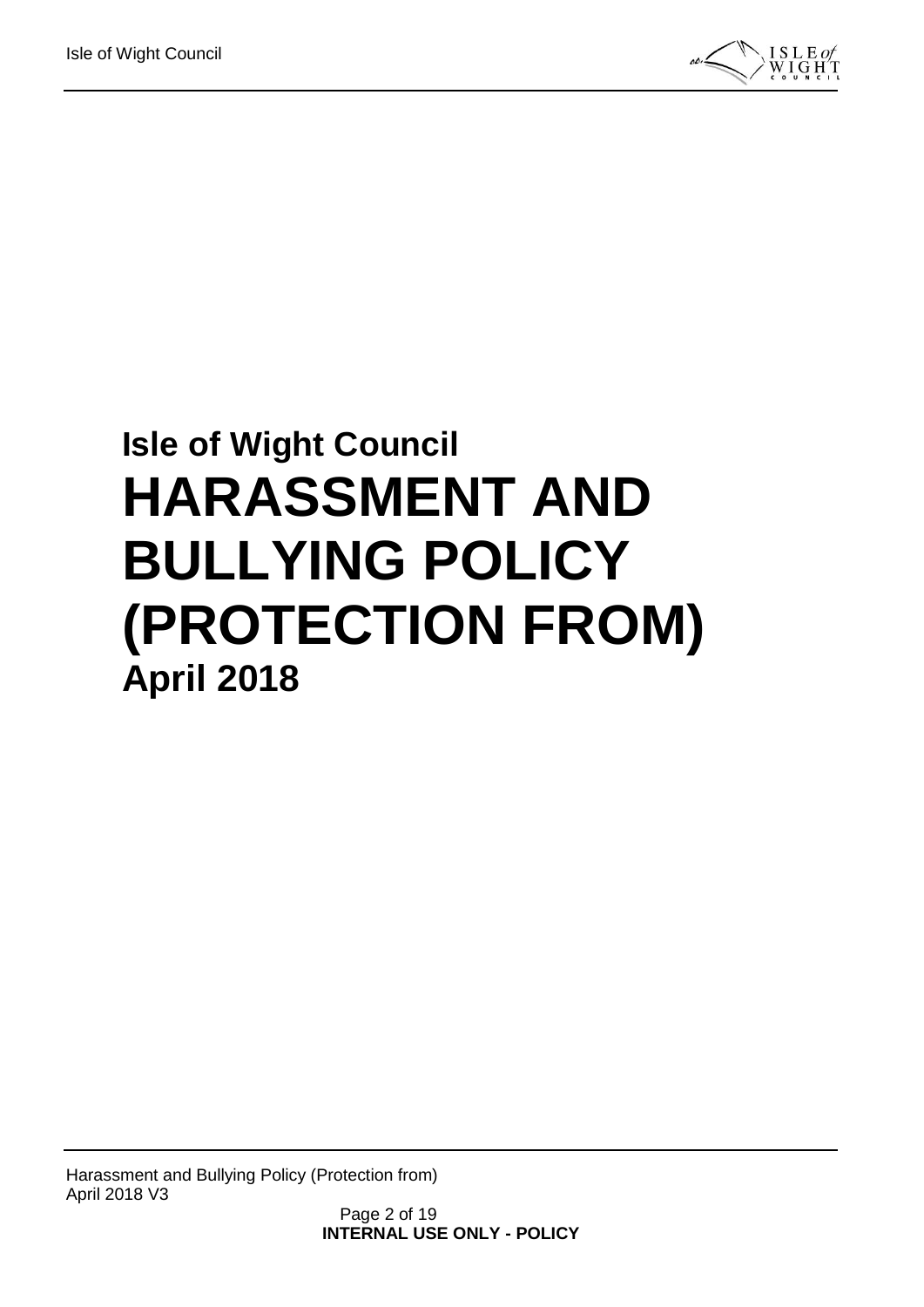

### <span id="page-2-0"></span>**1 Document Information**

| <b>Title:</b><br><b>Status:</b>                 | Harassment and Bullying Policy (Protection from)<br><b>Final</b>                                                                         |  |
|-------------------------------------------------|------------------------------------------------------------------------------------------------------------------------------------------|--|
| <b>Current Version:</b>                         | V <sub>3</sub>                                                                                                                           |  |
| <b>Author:</b>                                  | Pauline Bolwell, HR Adviser<br>Human Resources, Resources<br><sup>t</sup> pauline.bolwell@iow.gov.uk<br><b>■ (01983) 821000 ext 6292</b> |  |
| Sponsor:                                        | Judy Mason, HR Manager and Principal Lawyer<br>Resources<br><sup>B</sup> judy.mason@iow.gov.uk<br><b>■ (01983) 821000 ext 6338</b>       |  |
| <b>Consultation:</b>                            | V2 consulted with Recognised Trade Unions, Directors, Dignity at Work<br>Champions, HR Advisers, Workforce                               |  |
| <b>Approved by:</b><br><b>Approval Date:</b>    | Claire Shand, Head of Resources<br>Original approved January 2013                                                                        |  |
| <b>Review Frequency:</b><br><b>Next Review:</b> | Every 3 Years<br>April 2021                                                                                                              |  |

| <b>Version History</b> |                                                                                                                       |                                                     |  |  |  |
|------------------------|-----------------------------------------------------------------------------------------------------------------------|-----------------------------------------------------|--|--|--|
| <b>Version</b>         | <b>Date</b>                                                                                                           | <b>Description</b>                                  |  |  |  |
| V1.1                   | February 2009                                                                                                         | Dignity at Work Policy - Revised Approved Policy    |  |  |  |
| November 2011<br>V1.2  |                                                                                                                       | Dignity at Work Policy - Updated to ensure currency |  |  |  |
| V1.3                   | February 2012                                                                                                         | Dignity at Work Policy - Updated to ensure currency |  |  |  |
| V1.4                   | Update and renamed from Dignity at Work Policy<br>August 2012<br>Final draft for consultation<br>October 2012<br>V1.5 |                                                     |  |  |  |
|                        |                                                                                                                       |                                                     |  |  |  |
| V2                     | January 2013                                                                                                          | Approved                                            |  |  |  |
| V3                     | April 2018                                                                                                            | General review and updates                          |  |  |  |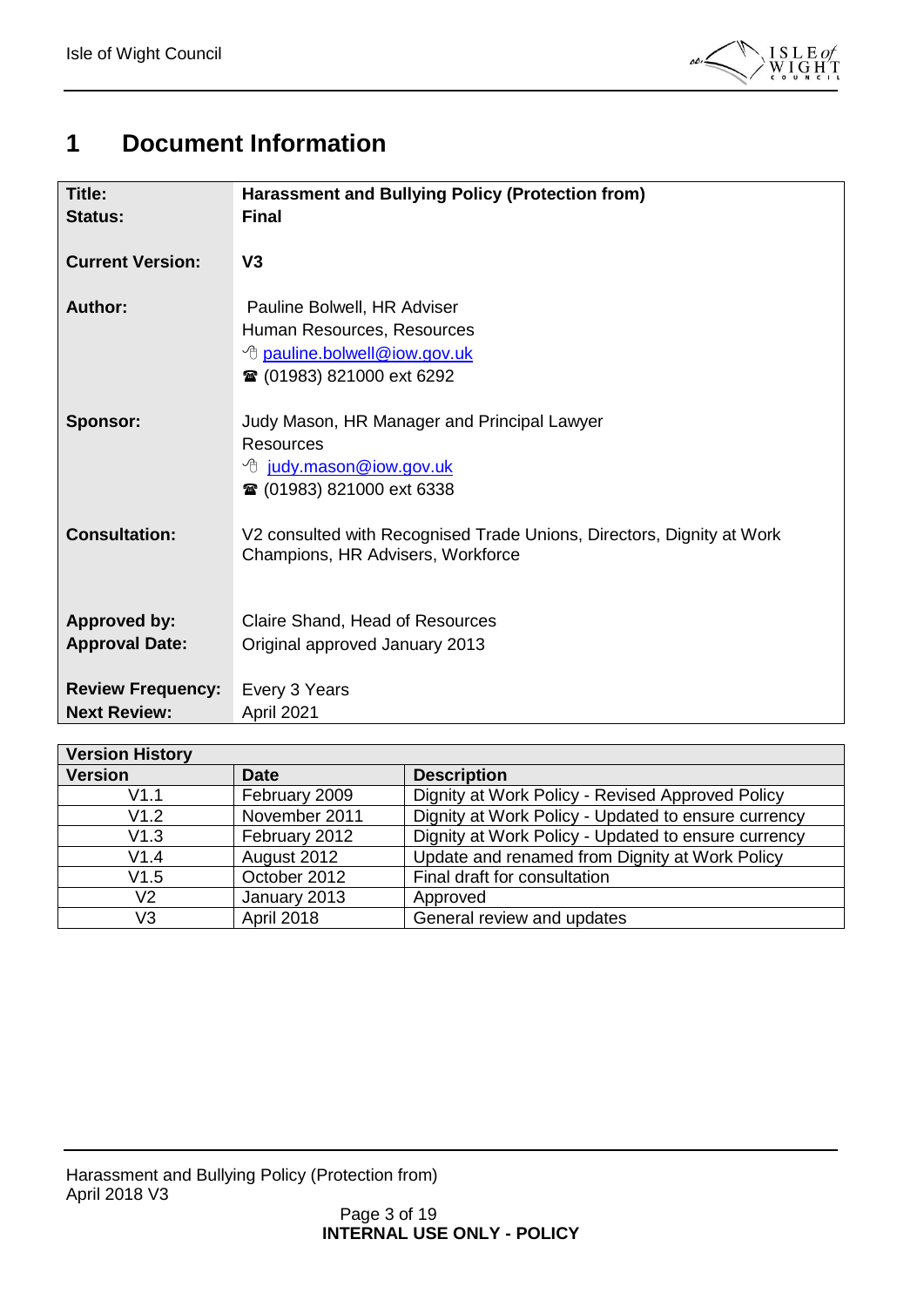

#### <span id="page-3-0"></span> $\overline{2}$ **Contents**

| 3    |                                                                                   |  |
|------|-----------------------------------------------------------------------------------|--|
| 4    |                                                                                   |  |
| 5    |                                                                                   |  |
| 6    |                                                                                   |  |
|      |                                                                                   |  |
| 7.1  |                                                                                   |  |
| 7.2  |                                                                                   |  |
| 8    |                                                                                   |  |
| 8.1  |                                                                                   |  |
| 8.2  |                                                                                   |  |
| 8.3  |                                                                                   |  |
| 8.4  |                                                                                   |  |
| 9    |                                                                                   |  |
| 10   |                                                                                   |  |
| 10.1 |                                                                                   |  |
| 10.2 |                                                                                   |  |
| 11   |                                                                                   |  |
| 12   |                                                                                   |  |
| 13   | Appendix C-Guidance for Those Accused of Harassment, Bullying or Victimisation 17 |  |
| 14   |                                                                                   |  |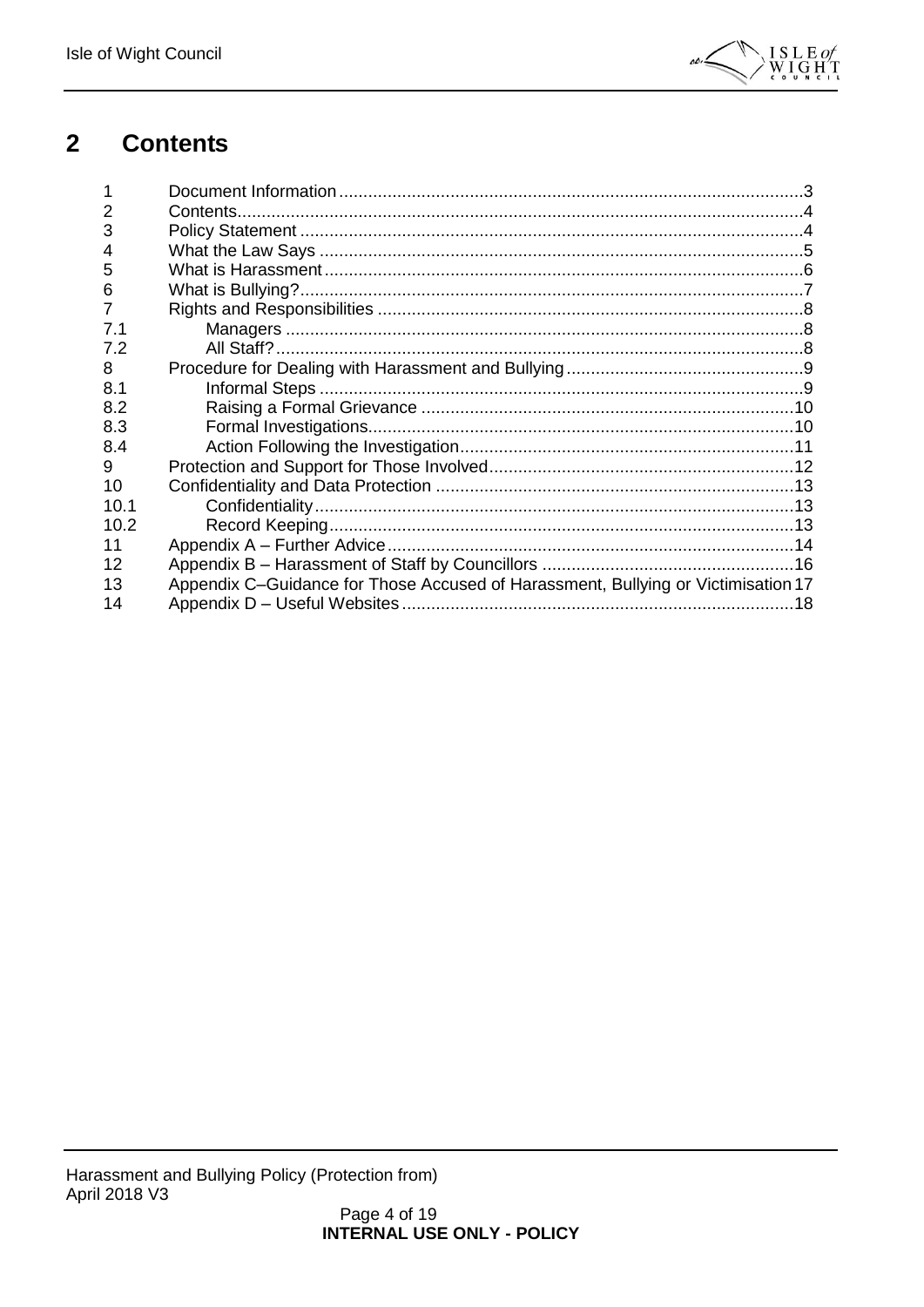

### <span id="page-4-0"></span>**3 Policy Statement**

The Isle of Wight Council is striving to become a values based organisation in which everyone is clear about the expected behaviours through which success can be achieved. To make sure that the values are demonstrated in all aspects of working life, it is necessary to underpin them with appropriately aligned policies and procedures.

This policy aims to fulfil our responsibility as an employer to promote positive, professional and courteous working relationships. It also aims to ensure that all staff are treated and treat others with dignity and respect, free from harassment and bullying. We must treat colleagues and others with dignity and respect and should always consider whether their words or conduct could be offensive. Even unintentional behaviour amounting to harassment and/or bullying and is therefore considered as unacceptable.

Everyone is expected to comply with this policy and it applies to all individuals working for us, at any of our premises irrespective of status, level or grade. It therefore includes all Councillors, staff, trainees, schools, volunteers, consultants, contractors, sub-contractors, casual and agency staff. It also covers suppliers and those providing services under contract with the council.

The content of this policy covers harassment or bullying which occurs both in and out of the workplace, such as business trips, events or work-related social functions. For guidance in relation to behaviour by third parties or visitors to our premises please refer to the Unacceptable Behaviour Policy.

We will take all allegations made under this policy seriously and address them promptly but this does not necessarily mean going straight to the formal procedure. Except in extreme cases, informal methods of dealing with harassment and bullying are often the most successful and it would be our aim to deal with matters informally in as many cases as possible.

To cool emotions and diffuse the situation, an immediate apology is invaluable and may avoid the need to take the matter further. Where informal action fails to resolve a situation, staff can follow the Isle of Wight Council's Grievance Procedure. Inappropriate behaviour by a member of staff under this policy will be treated as misconduct under the Isle of Wight Council's Disciplinary Procedure. In some cases it may amount to gross misconduct leading to summary dismissal.

If a member of staff who has submitted a grievance is treated unfairly as a result of their having done so this is known as victimisation and will be treated as a disciplinary matter or in the case of Councillors will be dealt with by the Monitoring Officer. The Monitoring Officer is Helen Miles (Head of Legal Services and Monitoring Officer) - [helen.miles@iow.gov.uk](mailto:helen.miles@iow.gov.uk) and the Deputy Monitoring Officer is Justin Thorne (Principal Lawyer and Deputy Monitoring Officer) – [Justin.thorn@iow.gov.uk.](mailto:Justin.thorn@iow.gov.uk)

Whilst the Council is determined in its zero tolerance approach to harassment and bullying, a responsible attitude is expected of everyone and appropriate action will be taken (which may include disciplinary action) against anyone whose actions are proven to be amount to bullying and/or harassment.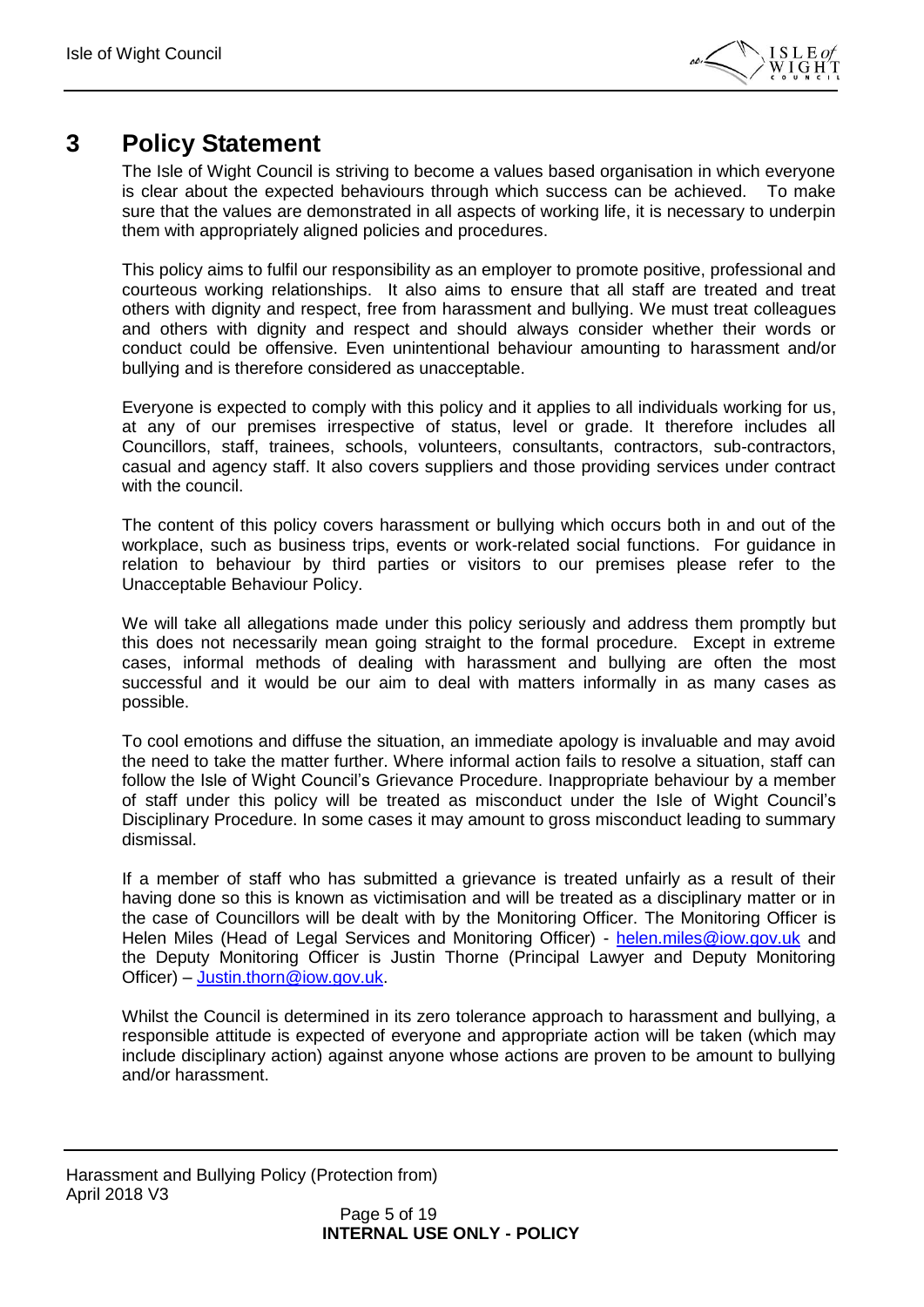

### <span id="page-5-0"></span>**4 What the Law Says**

The Equality Act 2010 prohibits **harassment** related to; age, disability, gender reassignment, race, religion or belief, sex or sexual orientation.

The Equality Act 2010 states that;

A commits harassment against B if A engages in;

- Unwanted conduct related to a relevant protected characteristic;
- Which has the purpose or effect of;
	- Violating B's dignity
	- Creating an intimidating, hostile, degrading, humiliating or offensive environment for B.

Under the Health and Safety at Work Etc Act 1974 staff are entitled to a safe place and system of work.

Individual members of staff may, in some cases, be legally liable for harassment of colleagues or third parties, including service-users, and may be ordered to pay compensation by a court or employment tribunal.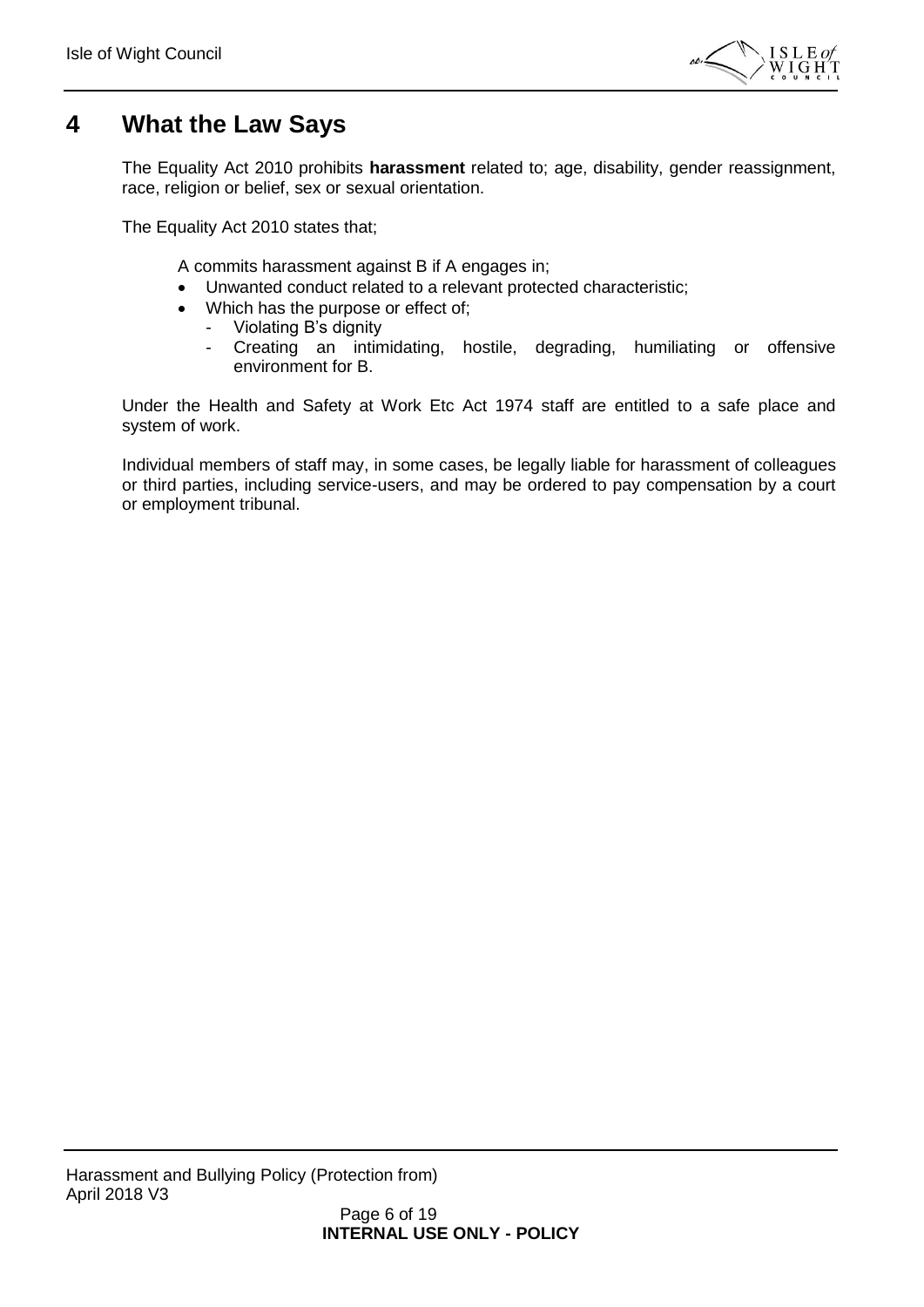

### <span id="page-6-0"></span>**5 What is Harassment**

Harassment is any unwanted physical, verbal or non-verbal conduct which has the purpose or effect of violating a person's dignity or creating an intimidating, hostile, degrading, humiliating or offensive environment for them. A single incident can amount to harassment as does an unintentional act.

Harassment may involve conduct of a sexual nature (sexual harassment), or it may be related to; age, disability, gender reassignment, pregnancy or race, religion or belief, sex or sexual orientation.

Harassment is unacceptable even if it does not fall within any of these categories. Harassment may include, for example;

- unwanted physical conduct or "horseplay", including touching, pinching, pushing, grabbing, brushing past someone, invading their personal space, and more serious forms of physical or sexual assault;
- unwelcome sexual advances or suggestive behaviour (which the harasser may perceive as harmless), and suggestions that sexual favours may further a career or that a refusal may hinder it;
- continued suggestions for social activity after it has been made clear that such suggestions are unwelcome;
- sending or displaying material that is pornographic or that some people may find offensive (including e-mails, text messages, video clips and images sent by mobile phone or posted on the internet);
- offensive or intimidating comments or gestures, or insensitive jokes or pranks;
- mocking, mimicking or belittling someone;
- racist, sexist, homophobic or ageist jokes, or derogatory or stereotypical remarks about a particular ethnic or religious group or gender;
- outing or threatening to out someone as gay or lesbian; or
- treating a trans person less favourably on the grounds that they intend to undergo gender reassignment, are in the process of undergoing gender reassignment, or have at some time in the past undergone gender reassignment;
- ignoring or shunning someone for example, by deliberately excluding them from a conversation or a workplace social activity;
- using platforms such as social media to intimidate, degrade or humiliate an individual (irrespective of whether there was an intention to do so).

A person may be harassed even if they were not the intended "target". A person may be harassed by association. For example, a racist joke about a different ethnic group if they created an offensive environment.

Harassment and Bullying Policy (Protection from) April 2018 V3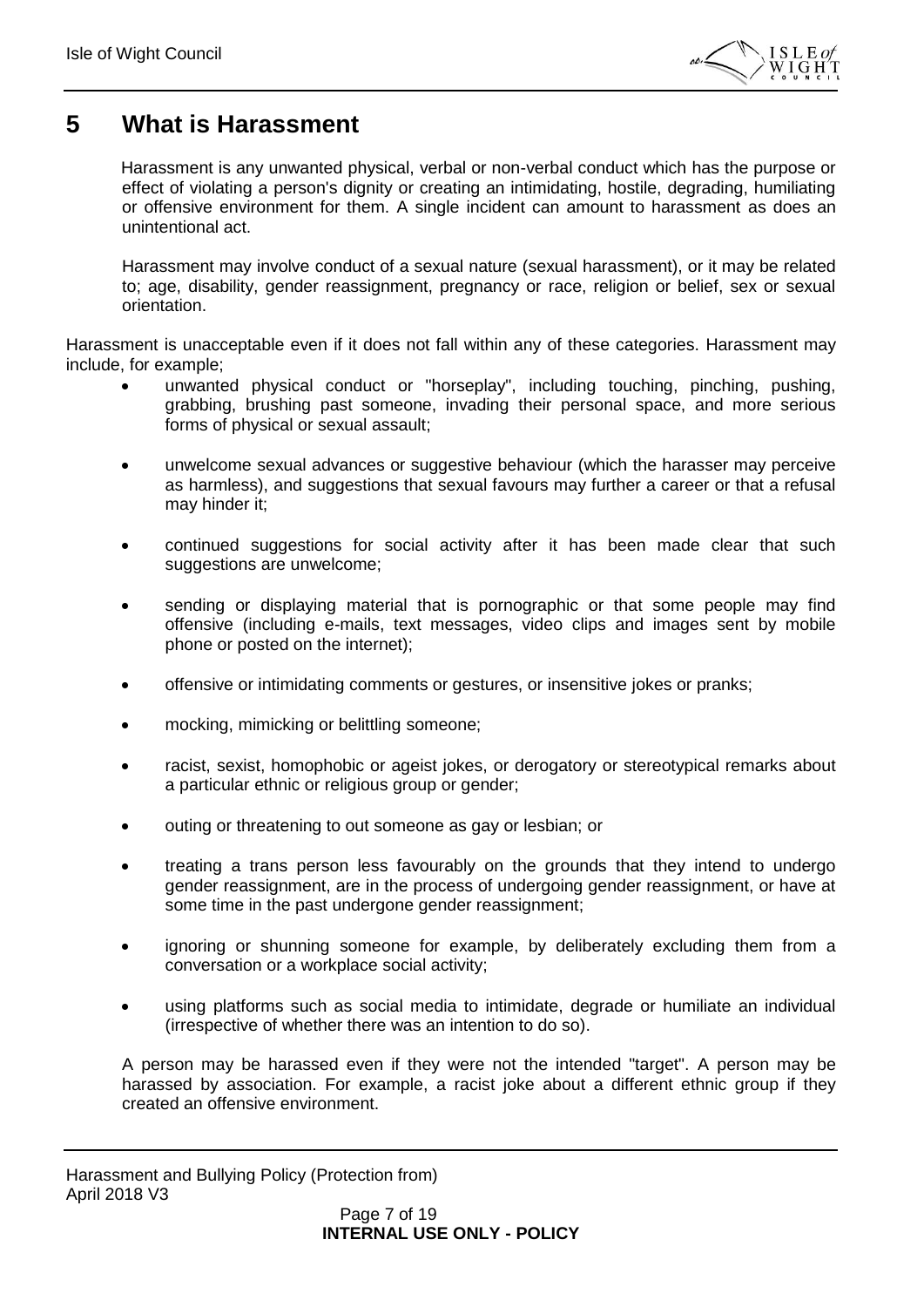

### <span id="page-7-0"></span>**6 What is Bullying?**

Bullying is offensive, intimidating, malicious or insulting behaviour involving the misuse of power that can make a person feel vulnerable, upset, humiliated, undermined or threatened. Power does not always mean being in a position of authority, but can include both personal strength and the power to coerce through fear or intimidation.

Bullying can take the form of physical, verbal and non-verbal conduct by an individual or group of people. Bullying may include, by way of example:

- shouting at, being sarcastic towards, ridiculing or demeaning others;
- physical or psychological threats;
- overbearing and intimidating levels of supervision;
- inappropriate and / or derogatory remarks about someone's performance;
- abuse of authority or power by those in positions of seniority; or
- deliberately excluding someone without good reason.

It is important to note that managers are required to manage staff performance. Managers are expected to treat staff fairly, communicate effectively and use appropriate measures to deal with those who are struggling to deliver to target or take appropriate action where misconduct is apparent. Reasonable management action includes giving reasonable instructions, performance appraisals, informal reprimands and fairly instigating capability or disciplinary procedures. Legitimate, reasonable and constructive criticism of your performance or behaviour, or reasonable instructions given to you in the course of your employment will not amount to harassment or bullying on their own provided they are addressed in a professional manner in the correct setting, i.e. a private meeting and that clear guidance and expectations are given. Whilst it is correct that bullying is subjective an investigation will consider whether the manager's actions and behaviour whilst carrying out their functions were reasonable or if they crossed over into the arena of one of the examples above.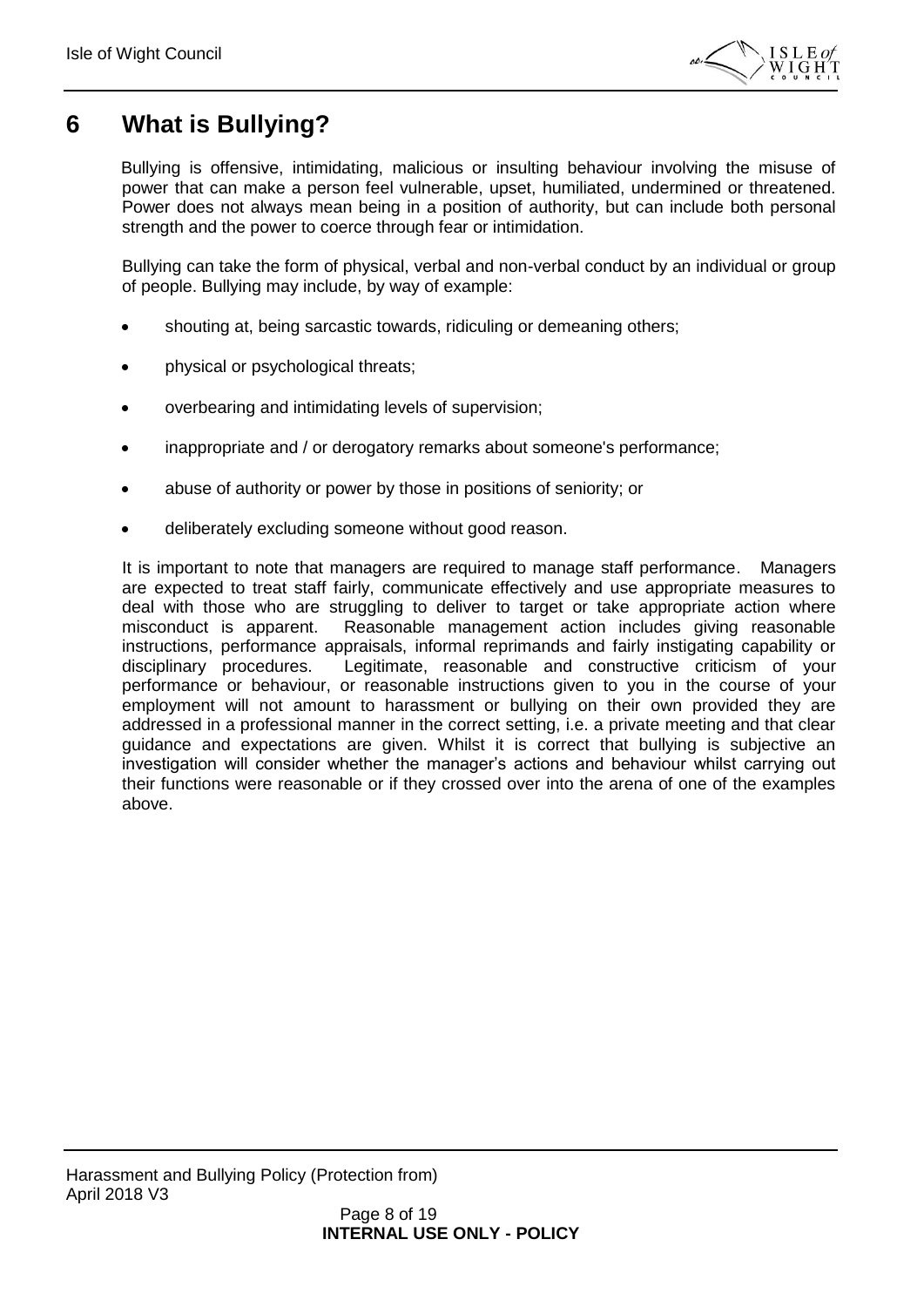

### <span id="page-8-0"></span>**7 Rights and Responsibilities**

### <span id="page-8-1"></span>**7.1 Managers**

You must ensure that all your staff are aware of the standards of behaviour and conduct expected of them at work and you should set an example. You must also ensure that you apply standards fairly and consistently and that you contribute to a positive organisational culture in promoting the following values – respect, openness, equality, truth, fairness and recognition.

You are expected to behave in a professional manner at all times and to be aware of how your own behaviour can adversely impact on staff. You must take appropriate action where there are any incidents of harassment of which you are aware or ought to be aware. You are to make every attempt to assist if asked with any investigation and be supportive of colleagues who are asked to do the same.

### <span id="page-8-2"></span>**7.2 All Staff**

Every member of staff has rights and responsibilities, which can be summarised as:

| <b>Rights</b> |                                                                  | <b>Responsibilities</b> |                                                                                                                                                                        |
|---------------|------------------------------------------------------------------|-------------------------|------------------------------------------------------------------------------------------------------------------------------------------------------------------------|
|               | To be treated with dignity and respect.                          | $\bullet$               | To treat others with dignity and respect.                                                                                                                              |
| ٠             | To have an opinion and present<br>alternative views.             | $\bullet$               | To respect the authority and the decisions<br>of others.                                                                                                               |
| $\bullet$     | To be consulted on decisions which affect<br>their work.         | $\bullet$               | To deal with conflict constructively.                                                                                                                                  |
| $\bullet$     | To challenge and be assertive in a<br>constructive manner.       | $\bullet$               | To recognise the needs of the business<br>and others.                                                                                                                  |
|               | To have their contribution recognised.                           | $\bullet$               | To thank and recognise the efforts of<br>others.                                                                                                                       |
|               | To have regular supervision and personal<br>development reviews. | ٠                       | To comply with Council policy<br>requirements and to modify their own<br>behaviour at work if they become aware<br>that it is unacceptable in light of this<br>Policy. |
|               | To feel confident and supported at work.                         | ٠                       | To support other employees.                                                                                                                                            |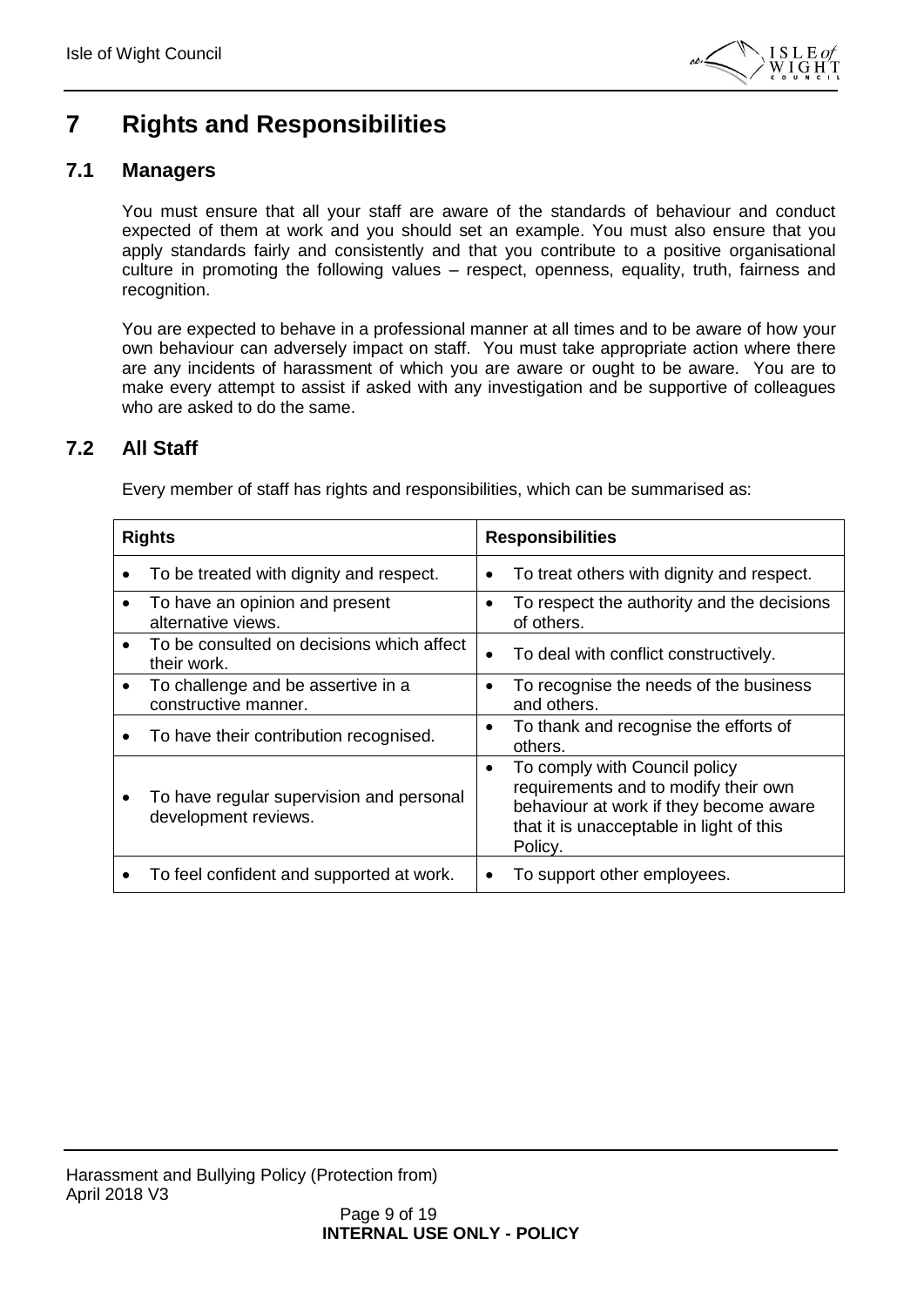

### <span id="page-9-0"></span>**8 Procedure for Dealing with Harassment and Bullying**

In all cases, if you wish to complain you should take action as soon as possible after the offending behaviour has occurred and preferably within 20 days (not including weekends or bank holidays) of the incident or the last incident. Grievances about behaviour that ceased more than 2 months ago will not normally be accepted as undue delay is inappropriate and the alleged harasser is likely to ask why the complainant has not brought matters to their attention before.

It is advisable if you feel you are being subjected to unacceptable behaviour to keep records of dates, times, witnesses, feelings at the time and any relevant documentation and to seek the help and support of someone who is able to help. This may be your line manager or their line manager, a work colleague or Trade Union representative. By discussing the matter, it will help to identify problems directly resulting from harassment; enable the employee to think about what has happened; and to reach a decision on positive steps that can be taken.

The procedure to be followed where bullying or harassment is by Councillors is provided at Appendix B.

#### <span id="page-9-1"></span>**8.1 Informal Steps**

If you believe you are being bullied or harassed, you should initially consider raising the problem informally with the person responsible, if you feel able. You should explain clearly to them that their behaviour is not welcome or makes you uncomfortable. If this is too difficult or embarrassing, you should speak to your manager in the first instance, who can provide confidential advice and assistance in resolving the issue formally or informally. If your concerns are about your manager you should speak to your manager's manager.

You may also consider whether mediation would be an appropriate resolution option. Mediation is a voluntary, confidential and informal method of helping people who don't see eye to eye sort through their differences. The process involves an impartial person facilitating conversations between those in dispute to assist them in developing mutually acceptable agreements to move forward and improve their future working relationship. To find out more about mediation as possible resolution option please contact your HR Adviser.

Please also see Appendix A for further guidance on how to approach an issue informally.

If you are not certain whether an incident or series of incidents amounts to bullying or harassment, contact your Trade Union representative if you are a member informally for further advice or alternatively an HR Adviser for advice on the process.

#### *If informal steps have not been successful or are not possible or appropriate, you should follow the formal procedure set out below.*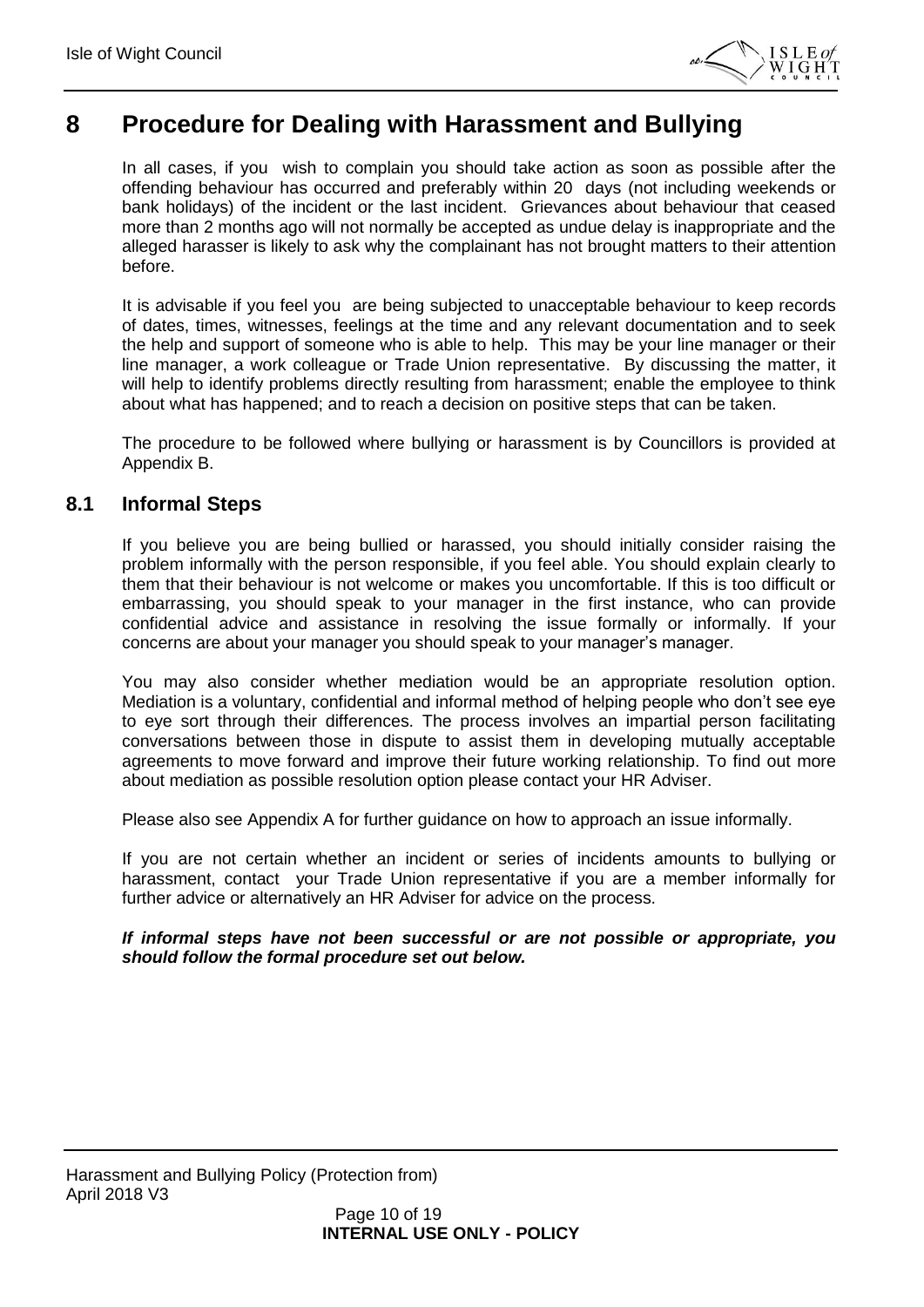

### <span id="page-10-0"></span>**8.2 Raising a Formal Grievance**

Where the informal process has failed to achieve a satisfactory resolution to the problem or if the issue is of a serious nature where the informal process would be inappropriate, a formal grievance may be submitted and an investigation will then be undertaken. As the grievance procedure does not make provision for allegations against a Councillor please refer to Appendix B for the process that should be followed.

If you follow the formal grievance procedure, you will need to set out the full details of the conduct in question, including the name of the harasser or bully, the nature of the harassment or bullying, the date(s) and time(s) at which it occurred, the names of any witnesses and any action that has been taken so far to attempt to stop it from re-occurring.

You may of course seek further advice before making this decision. However, the Isle of Wight Council has a duty to protect its staff and there may be circumstances where it is considered necessary to pursue the matter independently if we consider it appropriate to do so, although this will be discussed with you before any such action is taken.

#### <span id="page-10-1"></span>**8.3 Formal Investigations**

Your manager will investigate complaints in accordance with the Isle of Wight Council's Grievance Procedure and in a timely manner so far as is reasonably practicable. Individuals not involved in the grievance or the investigation should not be told about it. The investigation will be conducted by someone with appropriate experience and no prior involvement in the matter. The investigation will aim to be thorough, impartial and objective, and carried out with sensitivity and due respect for the rights of all parties concerned.

Where your grievance is about another employee or colleague, your manager may consider making temporary changes to working arrangements or if circumstances require, precautionary suspension (following discussion with HR) may take place pending the outcome of the investigation. This will depend on the individual circumstances of the case and the severity of the matter. The investigator will also meet with the alleged harasser or bully who may also be accompanied by a colleague or Trade Union representative of their choice to hear their account of events. They have a right to be told the details of the allegations against them, so that they can respond and they may be provided with a copy of the grievance resolution form.

Your manager will also seriously consider any request you make for changes to your own working arrangements during the investigation. For example you may ask for changes to your duties or working hours so as to avoid or minimise contact with the alleged harasser or bully.

Where your complaint is about someone other than an employee, such as a contractor, customer, service user, supplier, or visitor, your manager will consider what action may be appropriate to protect you and anyone involved pending the outcome of the investigation, bearing in mind the reasonable needs of the business and the rights of that person. Where appropriate, your manager will attempt to discuss the matter with the third party.

If your complaint is about your manager you should raise the matter with your manager's manager in the same way.

Harassment and Bullying Policy (Protection from) April 2018 V3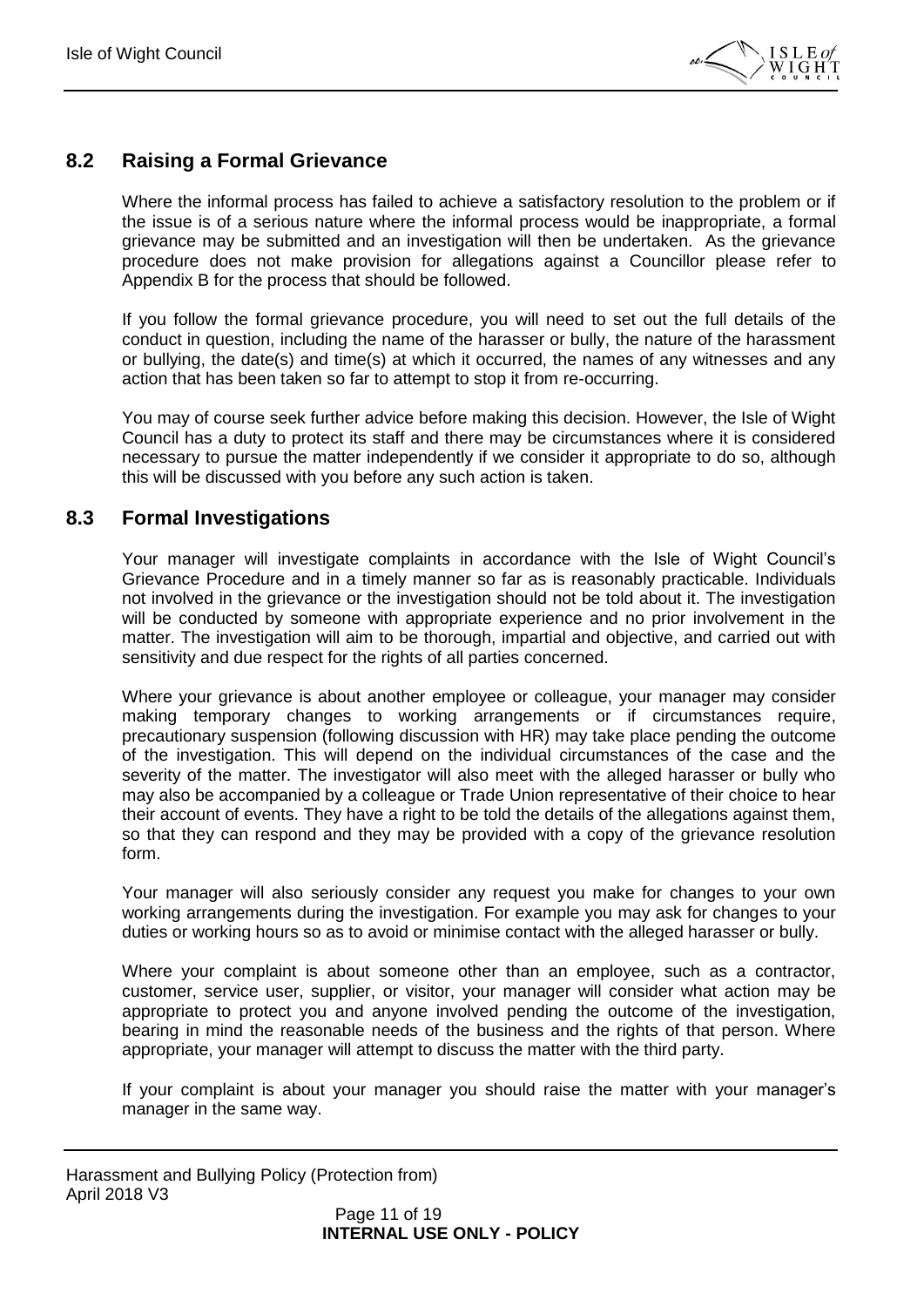

It may be necessary to interview witnesses to any of the incidents mentioned in your grievance. If so, the importance of confidentiality will be emphasised to them.

At the end of the investigation, the investigator will submit a report, a copy of which will be given to you and, if deemed appropriate, may also be given to the alleged harasser.

### <span id="page-11-0"></span>**8.4 Action Following the Investigation**

If the manager conducting the grievance hearing considers, on the balance of probability, that harassment or bullying has occurred, prompt action will be taken to address it.

Where the harasser or bully is an employee, the matter will be dealt with as a case of possible misconduct or gross misconduct against them under the Isle of Wight Council's Disciplinary Procedure. If you submit a grievance you will not be entitled to be informed of the outcome of any disciplinary process. You will only be informed that disciplinary action has been instigated.

Where the harasser or bully is a third party, appropriate action might include speaking or writing to the person and / or their superior about their behaviour; or, in very serious cases, banning them from the premises or terminating a contract with them.

Whether or not your grievance is upheld, your manager will consider how best to manage the ongoing working relationship between you and the alleged harasser or bully. It may be appropriate to arrange some form of mediation and / or counselling, or to change the duties, working location or reporting lines of one or both parties.

Any staff member who deliberately provides false information or otherwise acts in bad faith as part of an investigation may be subject to action under the Isle of Wight Council's Disciplinary Procedure.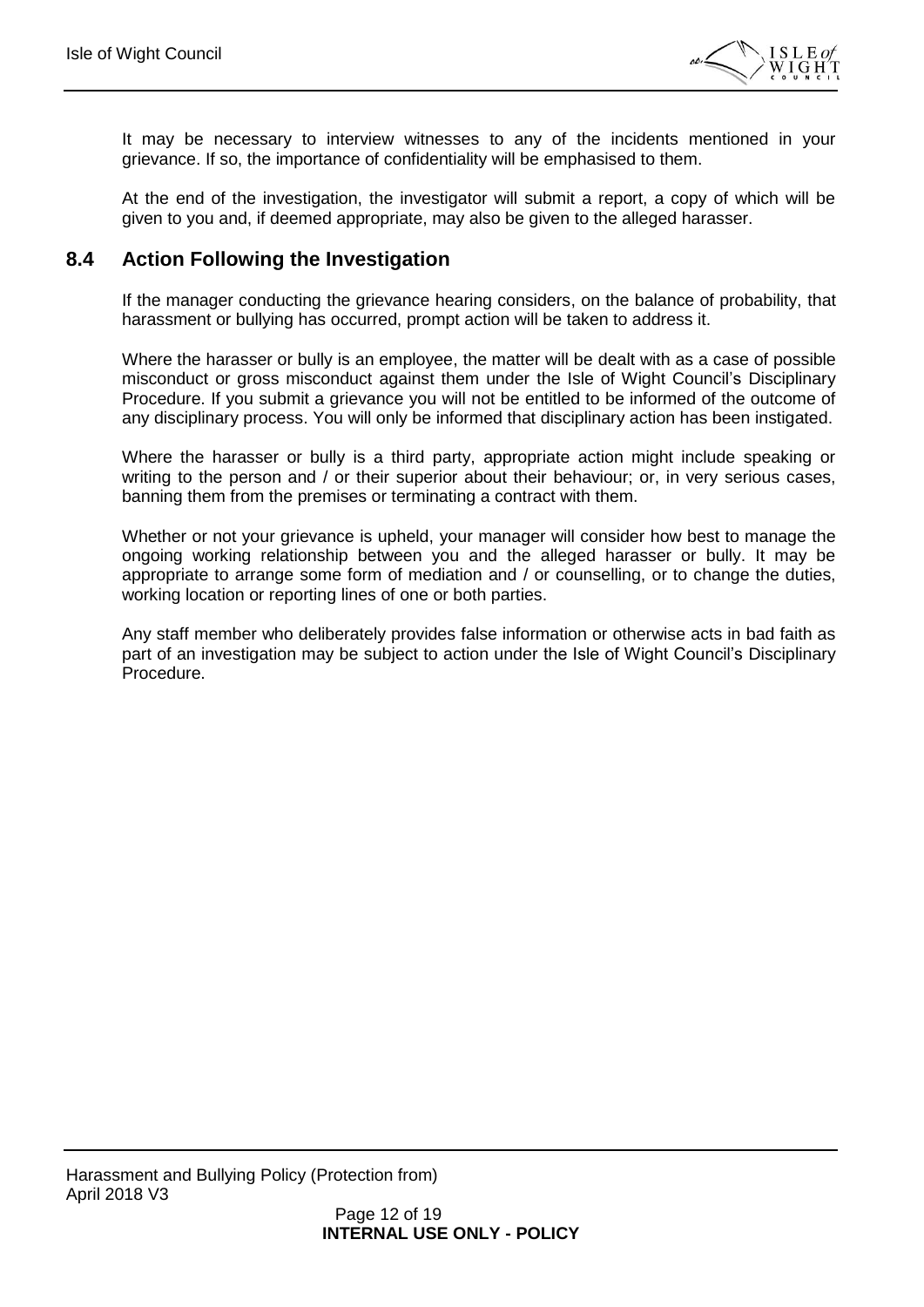

### <span id="page-12-0"></span>**9 Protection and Support for Those Involved**

Staff who submit grievances or who participate in good faith in any investigation conducted under this policy must not suffer any form of retaliation or victimisation as a result. Victimisation occurs when an employee is treated badly because they have made or supported a complaint or raised a grievance under the Equality Act; or because they are suspected of doing so. However, an employee is not protected from victimisation if they have maliciously made or supported an untrue complaint.

If you believe you have suffered any such treatment you should inform your manager (or your manager's manager where appropriate). If the matter is not remedied you should raise it formally using the Isle of Wight Council's Grievance Procedure.

Anyone found to have retaliated against or victimised someone for making a grievance or assisting in good faith with an investigation under this procedure will be subject to disciplinary action under the Isle of Wight Council's Disciplinary Procedure.

*We offer access to confidential counselling, which is available as per the details below and is for anyone affected by, or accused of, bullying or harassment.* . The service includes a 24/7 confidential helpline and online access to practical self-help information and wellbeing tools to support you. If you would like to access the helpline you can do so by phoning HELP using their 24 hour freephone number: **0800 276 1003.** You can call anytime and you will be able to speak with a helpline counsellor. To access the practical self-help information and wellbeing tools please go to: [https://isleofwightc.helpeap.com/.](https://isleofwightc.helpeap.com/) Further information can also be found at the following link: [http://wightnet.iow.gov.uk/hr/HealthSafeWell/EmpAssist.aspx.](http://wightnet.iow.gov.uk/hr/HealthSafeWell/EmpAssist.aspx)

In addition, Appendix C provides guidance for those who are accused of bullying or harassment.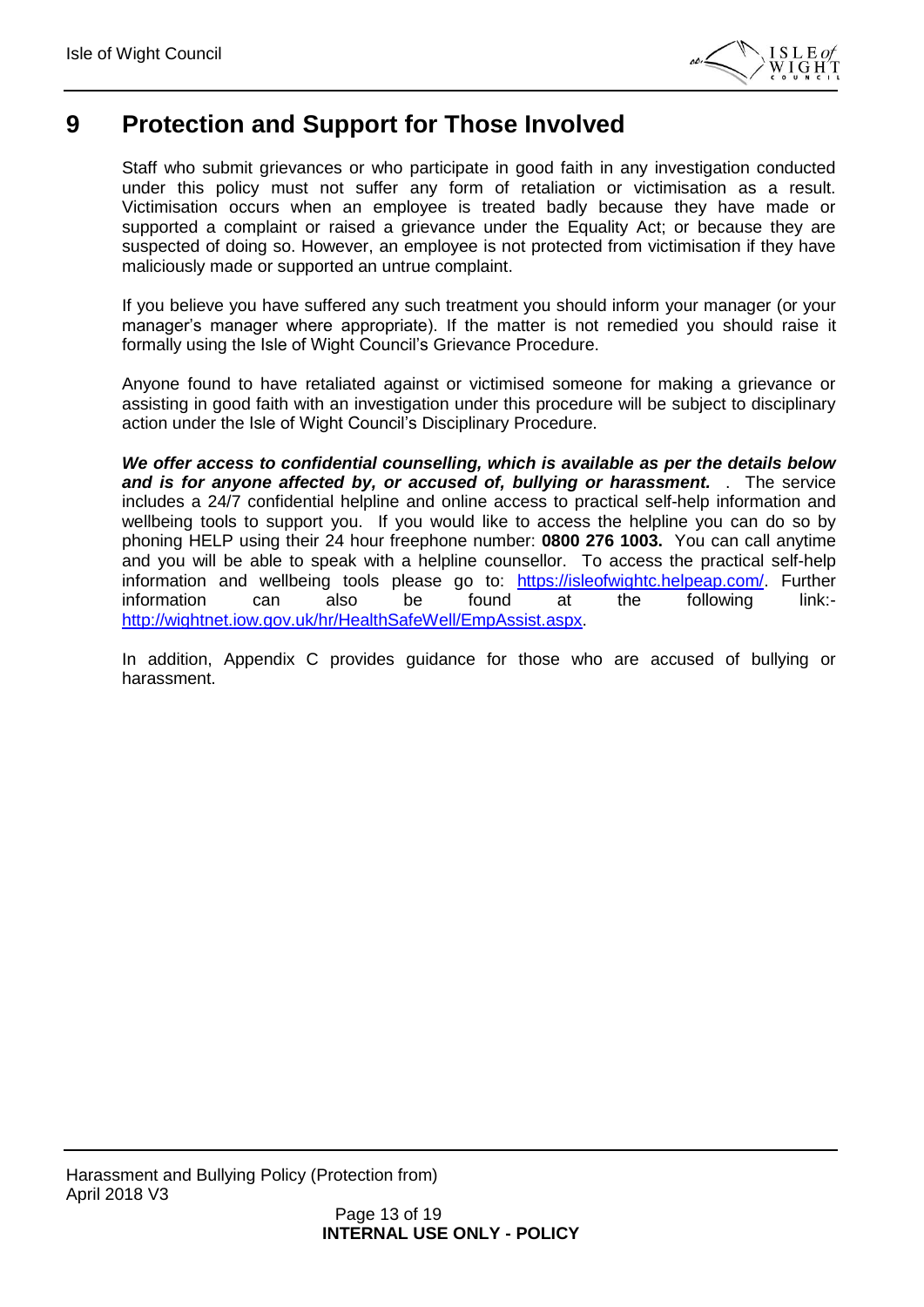

### <span id="page-13-0"></span>**10 Confidentiality and Data Protection**

### <span id="page-13-1"></span>**10.1 Confidentiality**

Confidentiality is an important part of the procedures provided under this policy. Everyone involved in the operation of the policy, whether using the grievance procedure or involved in any investigation, is responsible for observing the high level of confidentiality that is required so far as is reasonably practicable.

Details of the investigation and the names of the person making the grievance and the person accused must only be disclosed to relevant parties.

Information about a grievance by or about an employee may be placed on the employee's personnel file, along with a record of the outcome and of any notes or other documents compiled during the process. These will be processed in accordance with the Isle of Wight Council's Data Protection Policy.

Breach of confidentiality may give rise to disciplinary action under the Isle of Wight Council's Disciplinary Procedure.

#### <span id="page-13-2"></span>**10.2 Record Keeping**

For formal procedures, record keeping will be in accordance with the requirements of the Isle of Wight Council's Grievance Procedure.

For informal processes, except mediation, those involved should keep notes of meetings and all relevant documentation. Once the process is complete, the manager should ensure the file is kept confidentially and separate from personal files and is not kept any longer than is necessary for the purpose.

Where mediation has taken place, any notes taken by the mediator will be destroyed at the end of the process.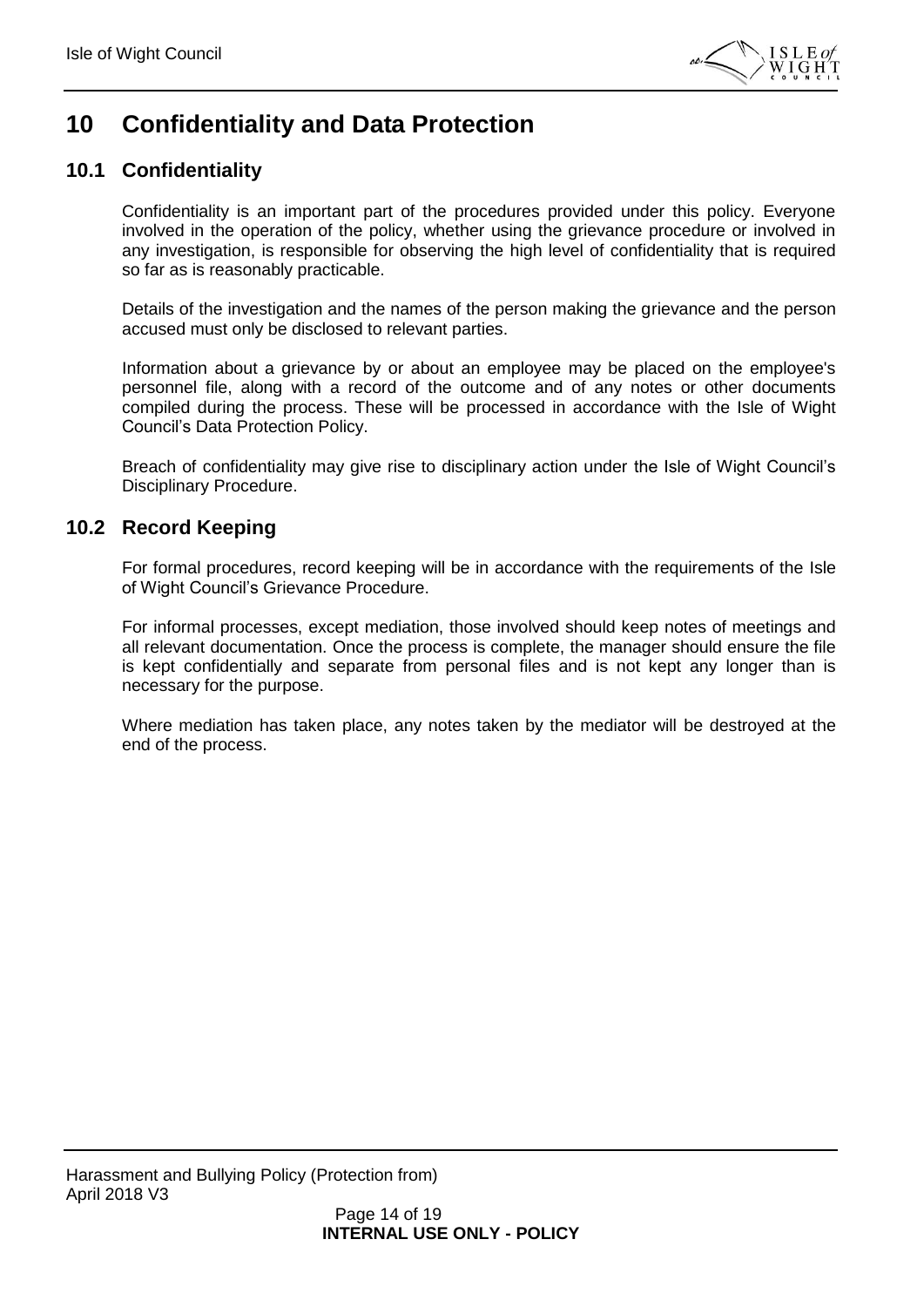

### <span id="page-14-0"></span>**11 Appendix A – Further Advice**

Tips about how to request a situation or behaviour change for those who wish to approach the alleged harasser:

**Describe** the other person's behaviour, or the situation being reacted to, specifically and objectively:

*When you….. When….. When I …..*

*When you raise your voice and criticise my work in front of colleagues.*

**Express** your feelings or reaction to the other person's behaviour or the situation in an objective and unemotional way:

*I feel belittled, embarrassed, upset and demotivated.*

**Specify** one or two behaviour changes you would like the person to make (ask for agreement)

*I would prefer ….. I want ….. I would like ….*

*I would prefer that we discuss work problems in a calm and rational manner in your office. I would like you to listen to my point of view and not raise your voice.*

**Choose** the consequences you are prepared to carry through. Tell the person what you can do for him / her if the agreement to change is kept (positive consequences)

*If you do ….*

*If you do this I am sure we will get along much better which will motivate me to achieve what you are asking of me.*

If necessary, tell the person what you will do if the agreement is not kept (negative consequences)

*If you don't ….*

*If your behaviour continues as it is, I feel I must take the matter further with your line manager.*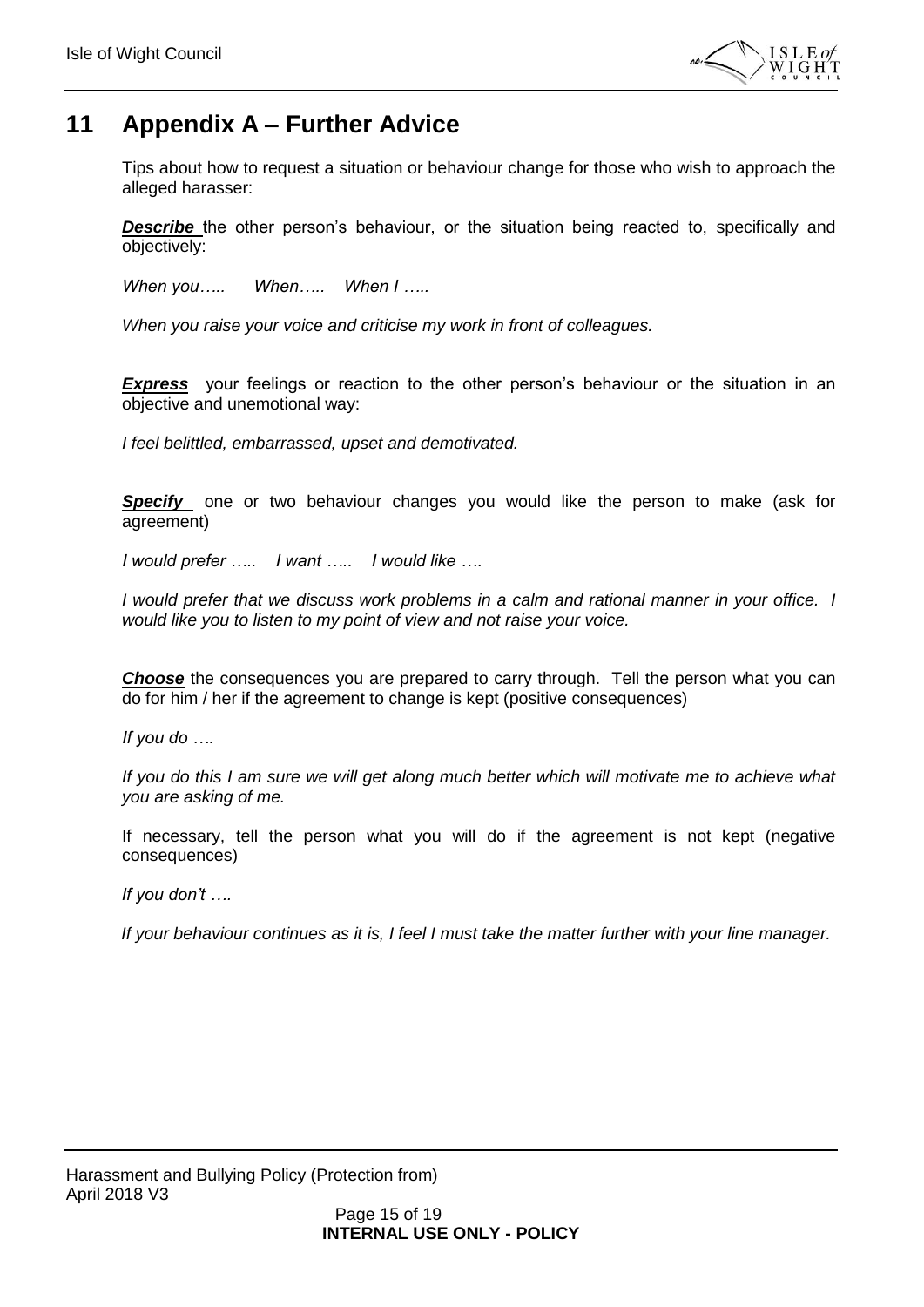

Answers to common questions:

#### **Q** *I feel I am being harassed. How can I be sure about this? Should I do something about it?*

**A** It is always important to raise the matter, when anyone's behaviour is either threatening or causes discomfort. If possible speak directly to the person who is behaving in this way - see 8.1 Informal Steps, otherwise see section 8.2 Raising a Formal Grievance. Problems tackled immediately are easier to resolve than when behaviour has been allowed to continue unchallenged for any length of time.

See the beginning of this Appendix for further guidance on how to request a situation or behaviour change.

#### **Q** *Is there anyone who will help me?*

**A** Yes, your line manager, or a Trade Union Representative. In addition, talk to any colleagues who have been subjected to similar behaviour or witnessed the offending behaviour towards you.

#### **Q** *What if the informal approach does not work or if I feel my complaint is too serious to be dealt with informally***.**

**A** You will need to lodge a grievance under the Isle of Wight Council's Grievance Procedure [http://wightnet.iow.gov.uk/documentlibrary/view/grievance-procedure-incl-school-based-staff.](http://wightnet.iow.gov.uk/documentlibrary/view/grievance-procedure-incl-school-based-staff)

#### **Q** *I do not want him / her to lose their job – is this likely to happen?*

**A** Although this may worry you, it is important to realise that another employee's behaviour is not your responsibility. It is up to the employer to make a judgement and decide on appropriate action.

#### **Q** *How can I carry on working with the alleged harasser in the future? What if they bear a grudge or victimise me?*

**A** Such anxieties are understandable and this is why, in less serious cases, the informal approach often works best enabling people to carry on working together. However, you should be reassured of the Council's attitude on such matters. Victimisation is a disciplinary offence and will not be tolerated.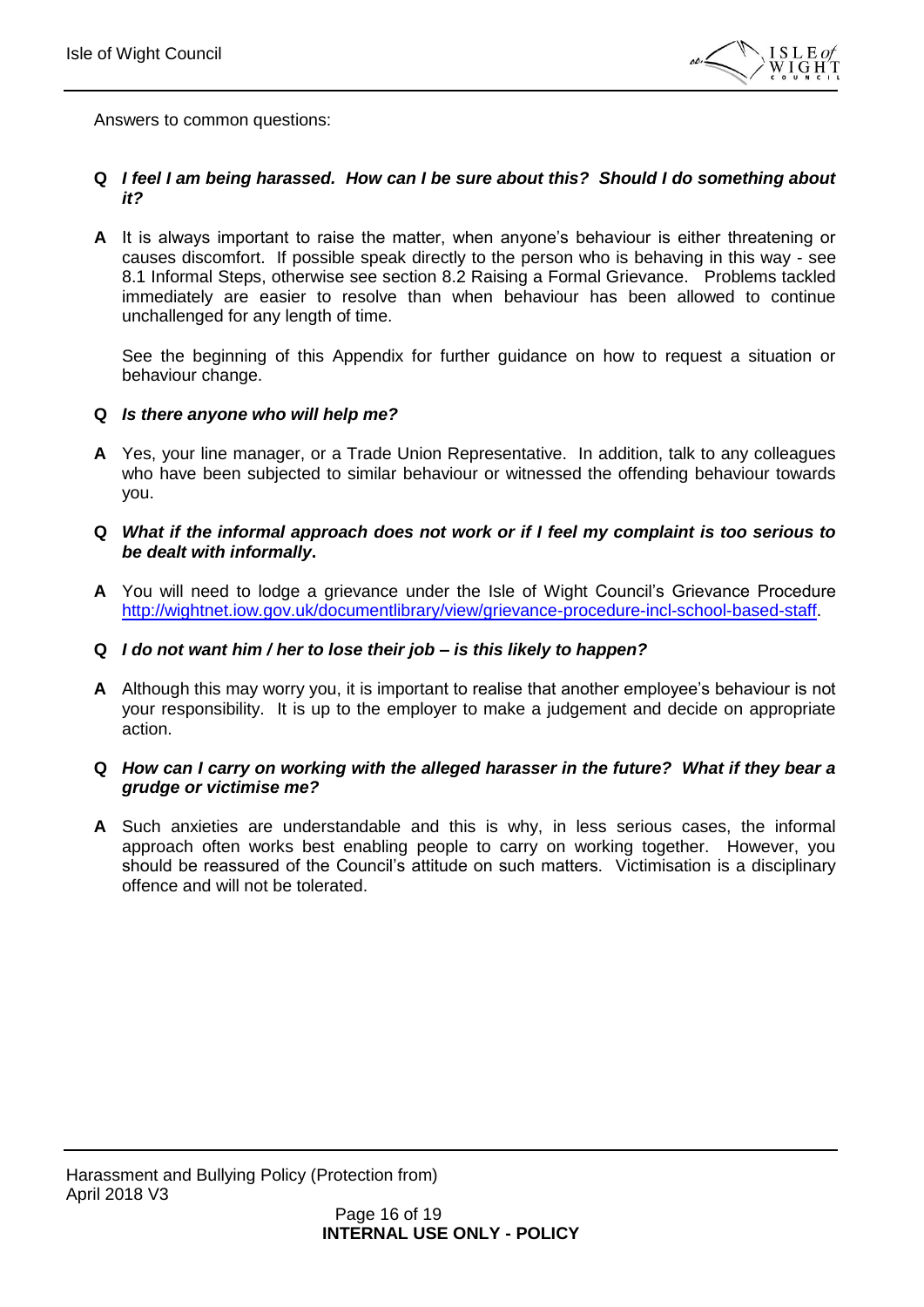

### <span id="page-16-0"></span>**12 Appendix B – Harassment of Staff by Councillors**

The procedure outlined below should be followed in all cases where you feel it necessary to raise an allegation against a Councillor. The grievance procedure does not make provision for complaints to be made against Councillors and therefore does not apply.

The Council's Constitution contains a protocol for Member/Officer relationships and expects any dialogue between the two to be 'mutually respectful'. The Constitution also states that complaints about Councillors should be made to the Monitoring Officer. In cases of complaints of harassment of staff by Elected Member(s), the following procedure, agreed by the Monitoring Officer, is to be followed:

#### **Step 1**

If you feel that you have been subjected to harassment by a Councillor, you should inform your manager. Your manager will ask for a written account of the incident(s) in question.

#### **Step 2**

Your manager will inform their Head of Service, who, in turn, will inform the Monitoring Officer. The Monitoring Officer will decide whether:

 The matter is relatively low level and therefore may be progressed by the relevant Head of Service/Director arranging a meeting with the Councillor concerned to discuss the complaint on an informal basis and, request that any unacceptable behaviour ceases. In such cases the relevant Group Leader will be informed of the matter and where appropriate become involved in the management of the situation in consultation with the Monitoring Officer and/or Head of Service. It would be helpful at this stage if an apology can be obtained from the Councillor, this can then be relayed to you.

If the meeting with the Councillor does not result in an appropriate outcome, the Head of Service/Director will refer the matter back to the Monitoring Officer, who will assume responsibility for the process.

 The matter appears to be of a more serious nature and therefore the Monitoring Officer will assume responsibility for the process but will keep the Head of Service informed of progress. The relevant Group Leader will be informed and consulted on appropriate action to be taken which may include a formal complaint against the Member.

#### **At all stages, you will be kept informed by the Monitoring Officer.**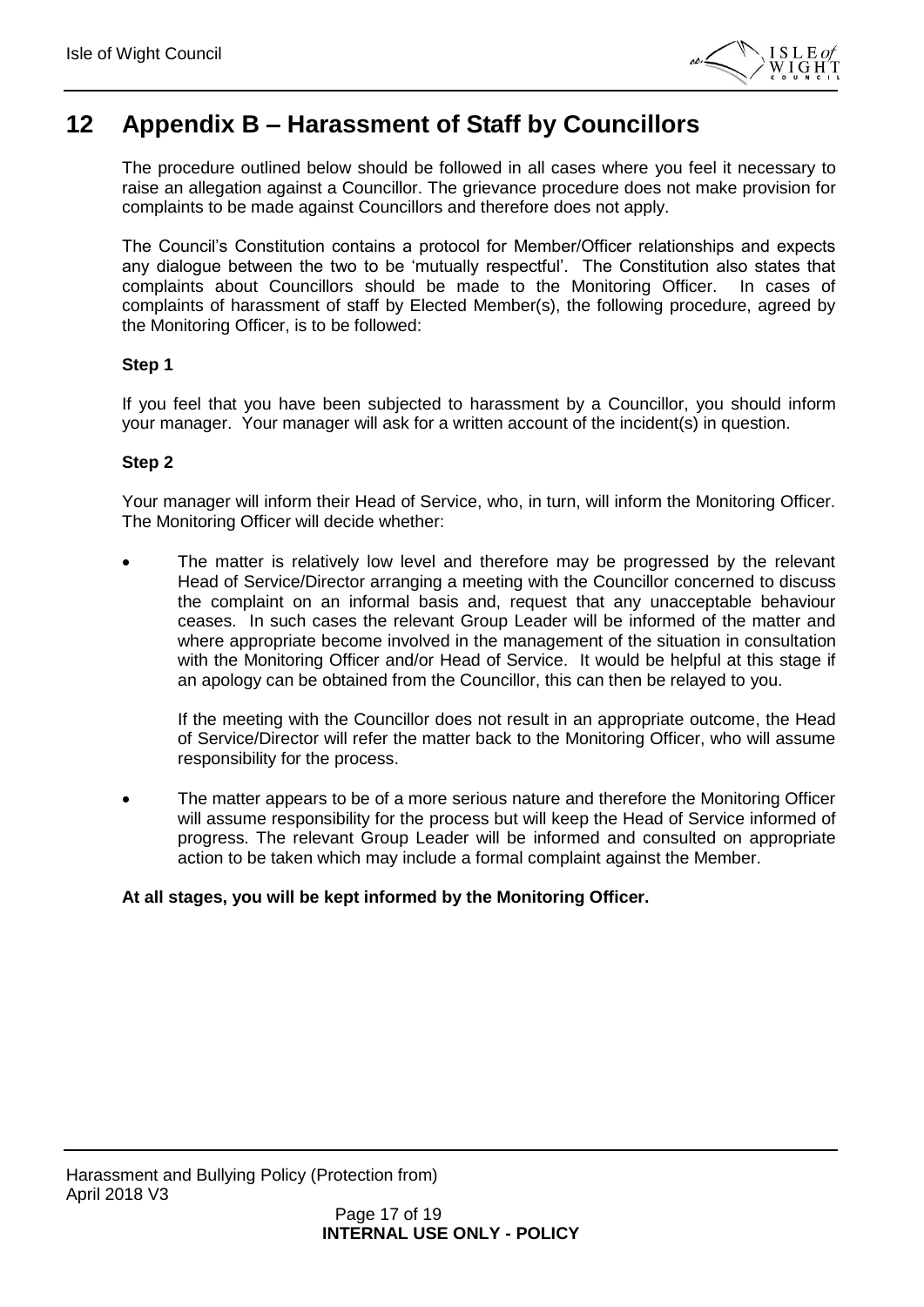

### <span id="page-17-0"></span>**13 Appendix C – Guidance for Those Accused of Harassment, Bullying or Victimisation**

If you are told that a person views your own behaviour as offensive and demeaning, or an act of victimisation, you should:

- Read this policy in full and note your own obligations under the policy.
- Respect the rights of all members of staff to work in an environment that is free from harassment, bullying or victimisation.
- Remain calm and listen carefully to the allegation and to the particular concerns expressed, remembering that in the first instance, it is the other person's reaction to the behaviour that is important, not the reaction you think they should have had.
- Try to agree on how to deal with the situation professionally and positively, taking full account of this policy and the Isle of Wight Council's Grievance Procedure.
- Consider whether the allegation can be justified in any way and whether it is appropriate for you to change your behaviour.
- Make sure that if you are in a position to change your behaviour or conduct easily, you do so immediately rather than persist with something the other person considers unwanted.
- Seek further guidance and help from your manager (or manager's manager if appropriate).

You should also bear in mind that:

- The first indication you may have that there is a problem is when a colleague tells you that they are offended or upset by certain aspects of your behaviour and want you to stop behaving in that way.
- All staff have the right to ask a person to stop behaving in a manner which is uncomfortable and unwanted.
- If approached by someone informing you that an informal or formal complaint or grievance has been made against you, remember that the complainant does not have a responsibility to raise the issue with you first and may actually feel unable or unwilling to do so as what is perceived as offensive or degrading by one person may not be or seem so to another even though you may consider your behaviour harmless. Ultimately what is important is what a third person might reasonably consider to be the nature of your conduct.